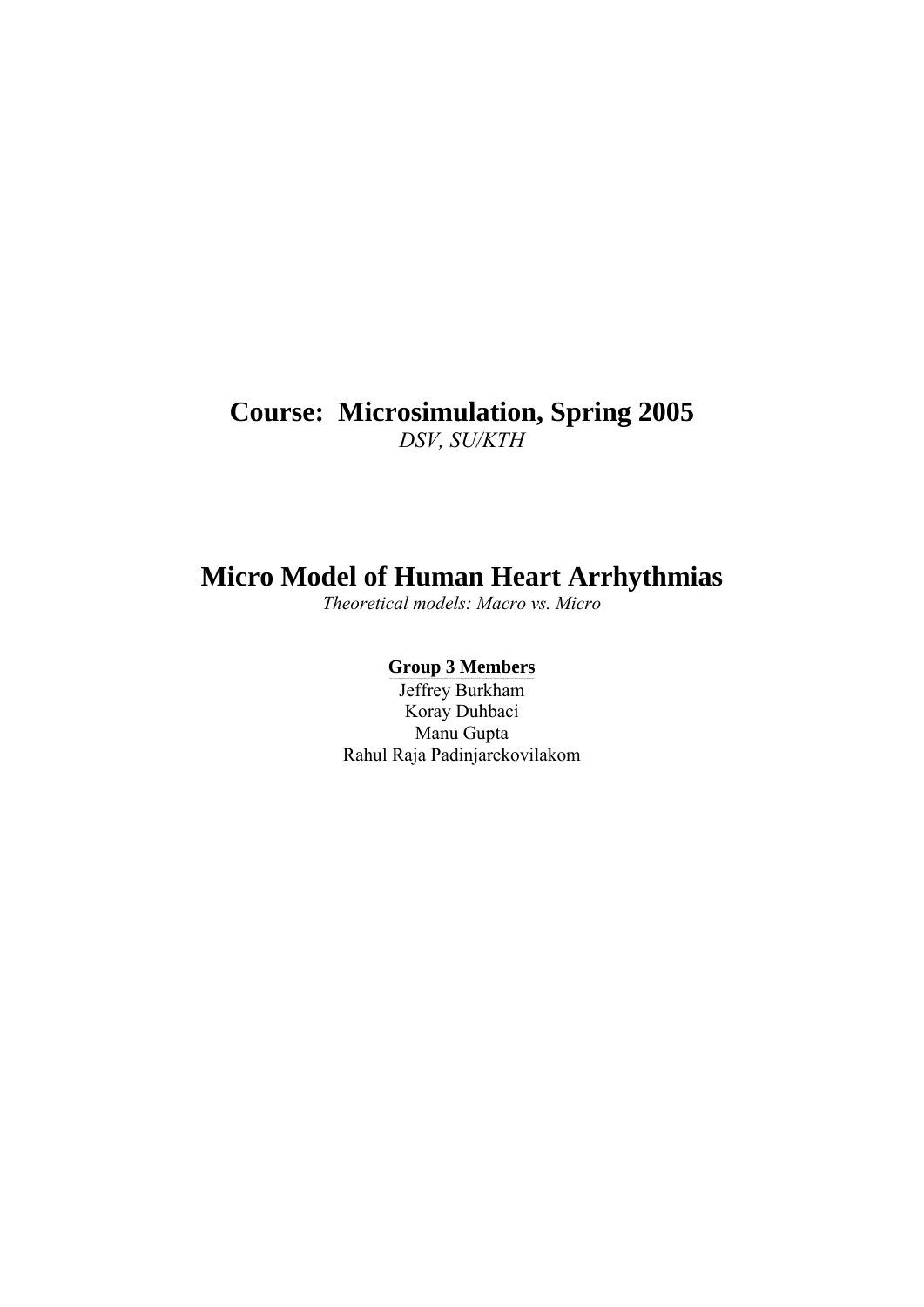# **Micro Model of Human Heart Arrhythmias**

*Theoretical models: Macro vs. Micro* 

# **Table of Contents**

**Introduction** 

The Electrocardiogram

The Macro Model

- Modeling the P, T and U Waves
- Modeling the F Waves
- Modeling the QRS Complex
- Implementation of Arrhythmias
- Definition of Arrhythmias

The Micro model

Macro vs. Micro Models

- Macro models
- Micro models

Alternative Methods Considered

- Heart as a "black box"
- Heart as part of whole-body system
- The analogy model
- The expert system

**Conclusion**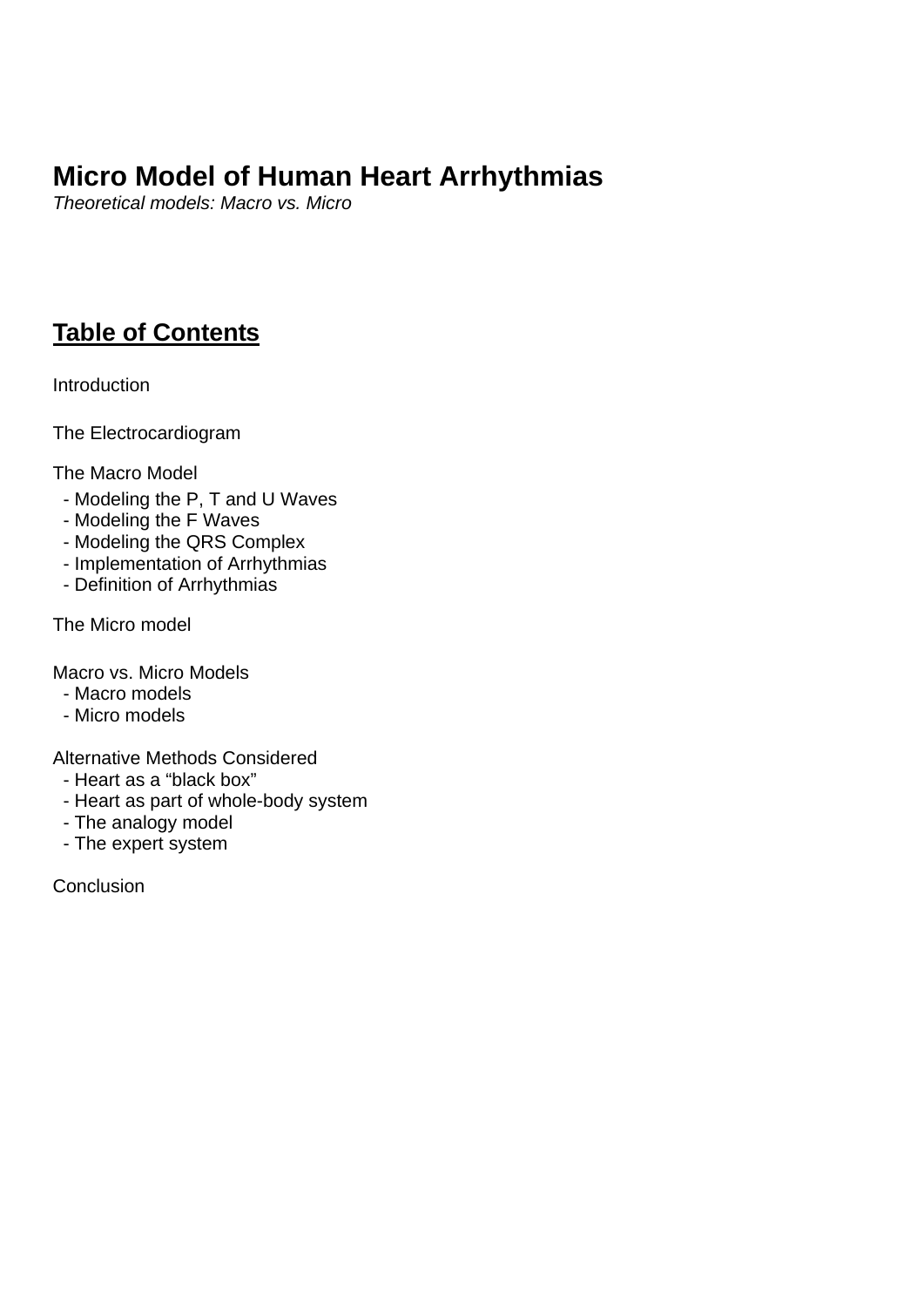# **Introduction**

The general behavior of the heart as a pump used to force the blood to the cardiovascular system. The heart is contained in the pericardium, a membranous sac consisting of an external layer of dense fibrous tissue and an inner serous layer that surrounds the heart directly. The heart consists of two sides and four chambers; each of the four chambers of the heart is different from the others because of its functions.

The heart is endowed with a specialized system for generating rhythmical impulses to cause rhythmical contraction of the heart muscle and for conducting these impulses rapidly throughout the heart. When this system functions normally, the atria contract about one sixth of a second ahead of the ventricles, which allows extra filling of the ventricles before they pump the blood through the body. Another special importance of this system is that is allows all portions of the ventricles to contract almost simultaneously, which is essential for effective pressure generation in the ventricular chambers.

Unfortunately, though, this rhythmical and conduction system of the heart is very susceptible to damage by heart diseases and other ailments. The consequence is often a bizarre heart rhythm or abnormal sequence of contractions of the heart chambers, and the pumping effectiveness of the heart is often affected severely, even to the extent of causing death.



**Figure 1. The conductive system of the heart** 

The rate and the rhythm of the heart are controlled by the *sinus node* (also called *sinoatrial or S-A node*), which is a nerve bundle situated in the wall of the right atrium. The sinus impulse leaves the SA node and spreads through the atrial muscle causing its contraction; this atrial activation is reflected by the P wave of the electrocardiogram. The sinus impulse eventually reaches the *AV node* (*atrio-ventricular node*), which is another nerve bundle situated in the right atrium above the valve and just right to the inter atrial wall after a delay at the AV node. The impulse travels down the *AV branch*, *bundle branches* and *Purkinje network*  causing ventricular contraction reflected as the QRS complex of the electrocardiogram. The parts of the conductive system of the heart are shown in Figure1.

## **The Electrocardiogram**

The *electrocardiogram* (EKG or ECG) provides a record of electrical events which occurred within the heart, and is obtained from electrodes placed on the surface of the body. An EKG is thus a plot of the timedependence of charging potential differences between electrodes on the body surface. A typical EKG is shown in Figure 2.



**Figure 2. ECG recorded from body surface**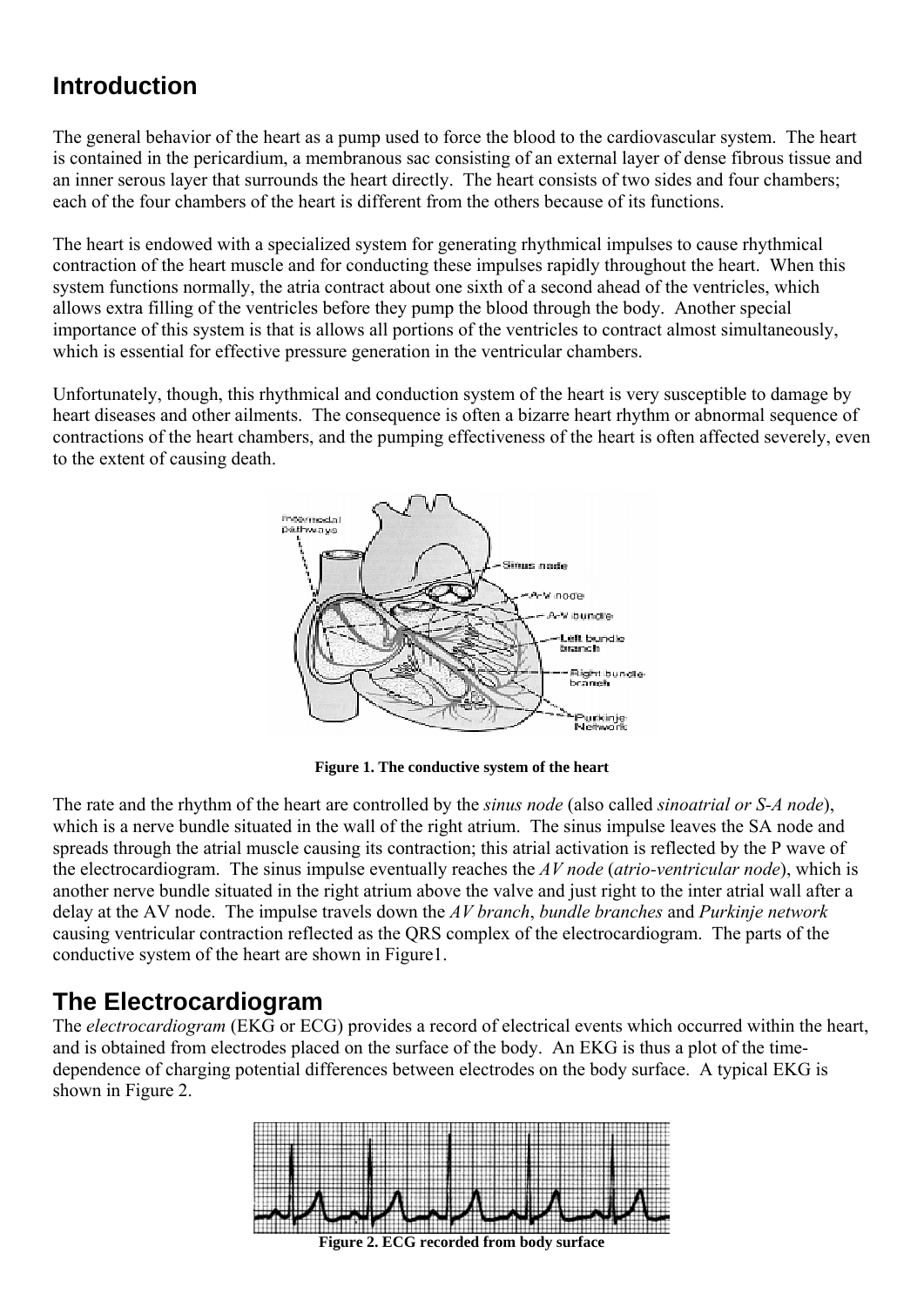## **The Macro Model**

The characteristic features of normal sinus rhythm:

- The heartbeat rate is between 60 and 100 beats per minute, the pattern is regular.
- ORS complexes are narrow  $\leq 0.08$  second.
- Each T wave is followed by a P wave.
- The P wave is positive in Lead 2.
- There is fixed 1-to-1 relation between P waves and QRS complexes.
- The PR interval is normal.



**Figure 3. A Normal Sinus Rhythm** 

## **Modeling the P, T and U Waves**

The P, T, and U waves are modeled as Gaussian curves. The equation of the curve is:

 $f(t) = A \exp[-(t-t_0)^2 / \sigma^2]$ 

Where *A* is the amplitude of the wave,  $\sigma$  is the standard deviation, and  $t_0$  is the time point of the maximum of the wave. In order to allow curves to be non-symmetric, the so-called slant parameter ξ has been introduced. The equation of the curve becomes:

 $f(t) = A \exp[-g^2(t-t_0)/\sigma^2]$ 

where

 $g(t) = exp(\xi)t$ ,  $t>0$  $= 1 / exp(\xi) t$ ,  $t < 0$ 

Examples of the curves are shown in Figure 4. The dashed line is a graph of *g* function, while the solid one is a graph of the *f* function.



For the above figure,  $A = 1$ ;  $\sigma = 0.5$ ;  $t_0 = 0$ 

The parameters of each of the P, T, and U waves are:

- *A* the amplitude of the wave
- *σ* the standard deviation
- $t_0$  the time point of the peak of the wave
- ξ the slant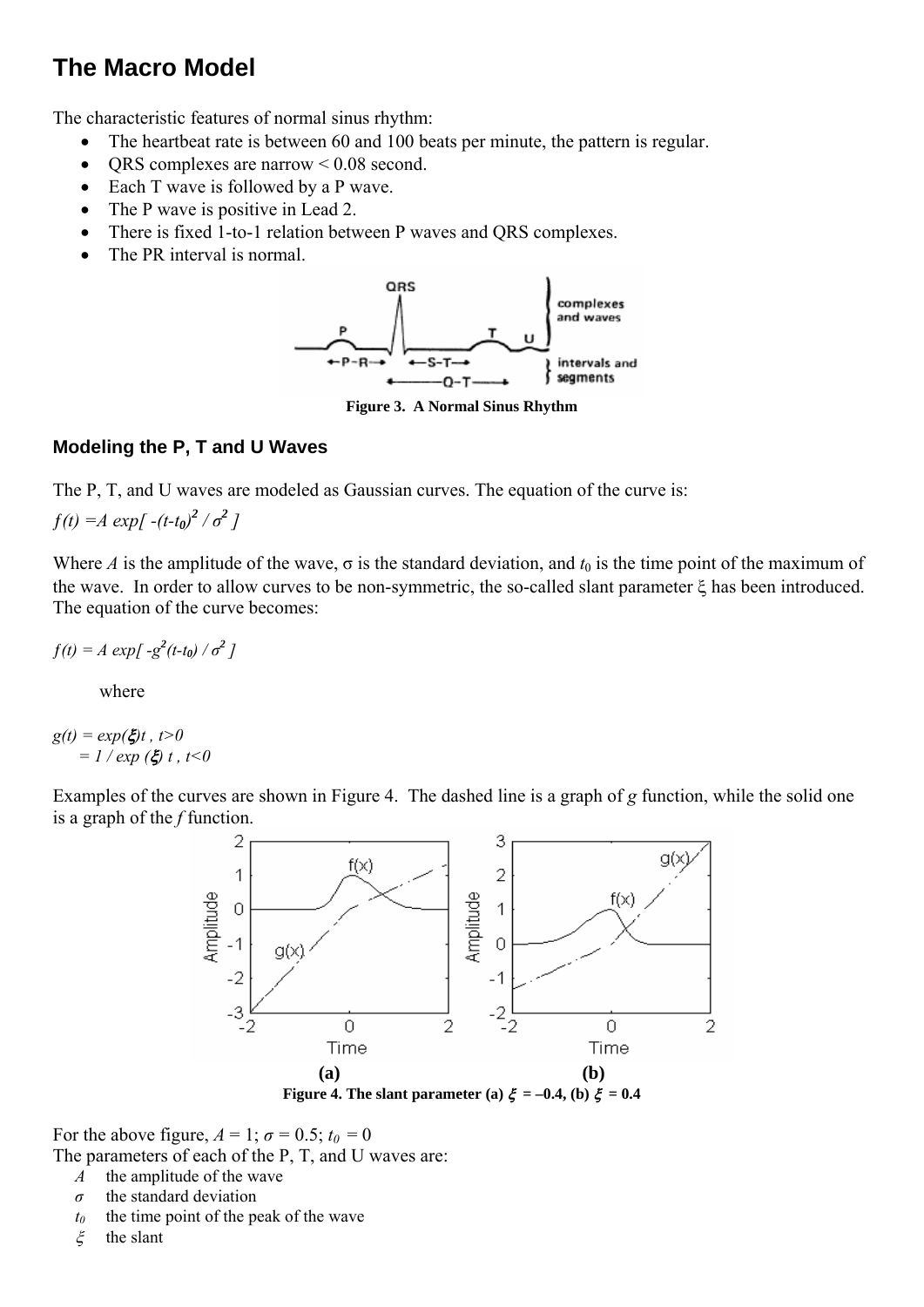## **Modeling the F Waves**

There are no P waves during the atrial flutter but the atrial electrical activity occurs as "sawtooth" shaped F waves. Those waves are modeled as a first derivative of Gaussian curves. The equation of the curve is:

$$
f(t) = -A[(t-t_0) / \sigma^2] exp[-(t-t_0)^2 / \sigma^2]
$$

The slant parameter  $\xi$  has been introduced analogously to the slant parameter of the P wave. The equation of the curve becomes:

 $f(t) = -A[g(t-t_0)/\sigma^2] \exp[-g^2(t-t_0)/\sigma^2]$  where *g(t)=exp(*ξ*)t , t>0*  $= 1 / exp(\xi)t$ ,  $t < 0$ 

Examples of the curves are shown in Figure 5. The solid line is a graph of the *f* function.



For the above figure  $A = 3$ ;  $\sigma = 0.5$ ;  $t_0 = 0$ 

The parameters of each of the F waves are:

- *A* the amplitude of the wave
- *σ* the standard deviation
- $t_0$  the time point of the peak of the wave
- ξ the slant

### **Modeling the QRS Complex**

The QRS complex is modeled as three Gaussian curves, where the amplitudes of Q and S waves are of opposite sign to the amplitude of the R wave.

The parameters of each QRS complex are:

- $A<sub>Q</sub>$  the amplitude of the Q wave
- $A_R$  the amplitude of the R wave
- $A<sub>S</sub>$  the amplitude of the S wave
- *σ* the standard deviation
- $t_0$  the time point of the peak of the waves
- $\xi$  the slant equals 0

Example of the modeled QRS complex is show in Figure 6. The parameters are:  $A<sub>Q</sub> = -5$ ,  $A<sub>R</sub> = 100$ ,  $A<sub>S</sub> = -15$ ,  $\sigma = 0.5$ ,  $t_0 = 0$ .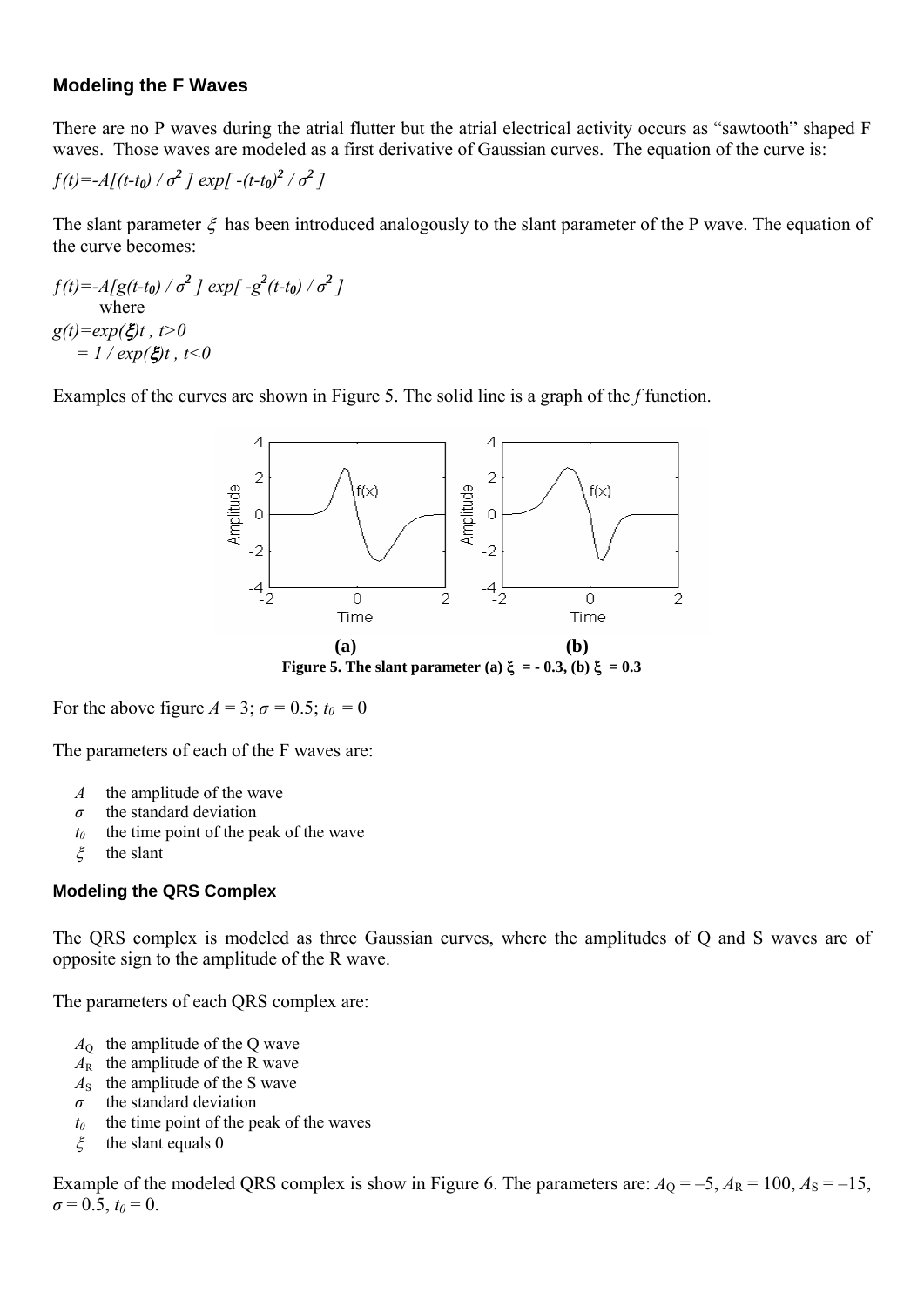

**Figure 6. An example of a modeled QRS complex** 

#### **Implementation of Arrhythmias**

#### **Definition of Arrhythmias**

The six basic blocks of information that characterize arrhythmias are:

- 1. The rate of the arrhythmia
- 2. The pattern, or regularity, of the arrhythmia
- 3. Whether a QRS complex has normal or abnormal conduction
- 4. Whether atrial activity is present
- 5. What type of atrial activity is present?
- 6. How the atrial activity is related to the ventricular activity.

The simulator program can generate waveforms of various arrhythmias, using an ASCII Tab delimited file that appears as a table. Each row of the table corresponds to one heartbeat.

The columns of the table are:

- Pamp the amplitude of the P wave
- Famp the amplitude of the F wave which is observed during atrial flutter instead of P wave
- Pwidth the width in milliseconds of the P or F wave in the middle height
- Pslant the slant parameter of the P or F wave (see Chapters 10.1. and 10.2.)
- PRint the interval between the peaks of the P wave and the ORS complex
- Qamp the amplitude of the Q wave
- Ramp the amplitude of the R wave
- Samp the amplitude of the S wave
- Rwidth the amplitude in milliseconds of the R wave in middle height
- RRint the interval between the peak of the P wave and the peak of the P wave from the following heartbeat (the name is somewhat misleading because it is *not* the interval between QRS complexes)
- Tamp the amplitude of the T wave
- Twidth the width in milliseconds of the T wave in the middle height
- Tslant the slant parameter of the T
- RTint the interval between peaks of the QRS complex and the T wave
- Uamp the amplitude of the U wave
- Uwidth the width in milliseconds of the U wave in the middle height
- Uslant the slant parameter of the U wave
- TUint the interval between peaks of the T wave and the U wave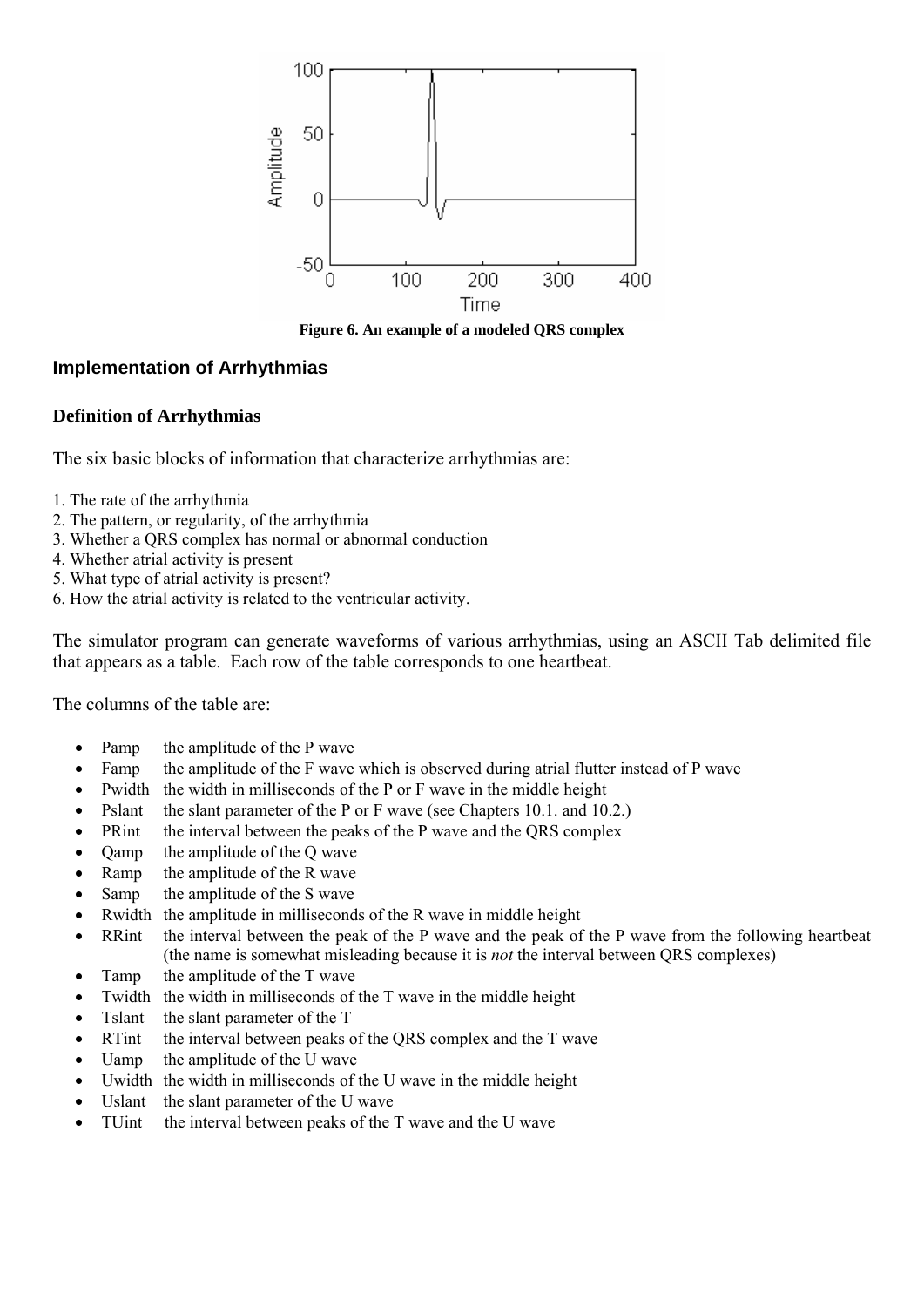|   |   |    |        |     |    |     |    | Pamp Famp Pwidth Pslant PRint Oamp Ramp Samp Rwidth RRint Tamp Twidth Tslant RTint Uamp Uwidth Uslant Tuint |     |    |    |     |     |   |    |          |     |
|---|---|----|--------|-----|----|-----|----|-------------------------------------------------------------------------------------------------------------|-----|----|----|-----|-----|---|----|----------|-----|
|   |   |    |        |     |    |     |    |                                                                                                             |     |    |    |     |     |   |    |          |     |
| 8 | 0 | 20 | $-0.1$ | 120 | 5  | 100 | .5 | 10                                                                                                          | 750 | 30 | 52 | 0.5 | 290 |   | 30 | $\Omega$ | 150 |
| 8 | 0 | 20 | $-0.1$ | 120 | C. | 100 | .5 | 10                                                                                                          | 750 | 30 | 52 | 0.5 | 290 |   | 30 | $\theta$ | 50  |
| 8 |   | 20 | $-0.1$ | 120 |    | 100 | .5 | 10                                                                                                          | 750 | 30 | 52 | 0.5 | 290 | 2 | 30 | $\theta$ | 150 |
| 8 | 0 | 20 | $-0.1$ | 120 | ጎ  | 100 | .5 | 10                                                                                                          | 750 | 30 | 52 | 0.5 | 290 |   | 30 | $\theta$ | 50  |
| 8 |   | 20 | $-0.1$ | 120 | 5  | 100 | .5 | 10                                                                                                          | 750 | 30 | 52 | 0.5 | 290 |   | 30 | $\theta$ | 150 |
| 8 | 0 | 20 | $-0.1$ | 120 | ጎ  | 100 | .5 | 10                                                                                                          | 750 | 30 | 52 | 0.5 | 290 |   | 30 | $\theta$ | 150 |
| 8 |   | 20 | $-0.1$ | 120 |    | 100 | .5 | 10                                                                                                          | 750 | 30 | 52 | 0.5 | 290 |   | 30 | $\theta$ | 150 |
|   | 0 | 20 | $-0.1$ | 120 |    | 100 | .5 | 10                                                                                                          | 750 | 30 | 52 | 0.5 | 290 |   | 30 | $\Omega$ | 150 |
|   |   |    |        |     |    |     |    |                                                                                                             |     |    |    |     |     |   |    |          |     |

By adjusting this table and passing the values in it to the above modified Gaussian equations, it is possible to simulate different arrhythmias.

## **The Micro Model**



**Figure 7. Agent Interaction in Micro Model** 

|    | Abbr.       | Agent                 |
|----|-------------|-----------------------|
| 1. | - SA        | Sinoatrial node       |
|    | 2. AV       | Atrioventricular node |
|    | 3. G of His | Bundle of His         |
| 4. | <b>BB</b>   | Bundle branch         |
|    | 5. PF       | Purkinje fiber        |
|    | 6. SF       | Sympathetic fiber     |
| 7. | – VF        | Vagal fiber           |
| 8. | <b>Baro</b> | <b>Baroreceptors</b>  |
|    | 9. Brain    | <b>Rrain</b>          |

The agents are programmed with functionality of their need.

They work in coordination; if they refuse to coordinate, arrhythmia can occur.

They may stop working, depending on the inputs.

The agent 'brain' is programmed to send commands to the other agents to act accordingly.

Input can be given to this system, e.g., stress (to brain), blood condition, damaged heart muscle, blood pressure, etc.

Medical statistics can be utilized which determine and quantify mental and physical conditions, and their results and interactions.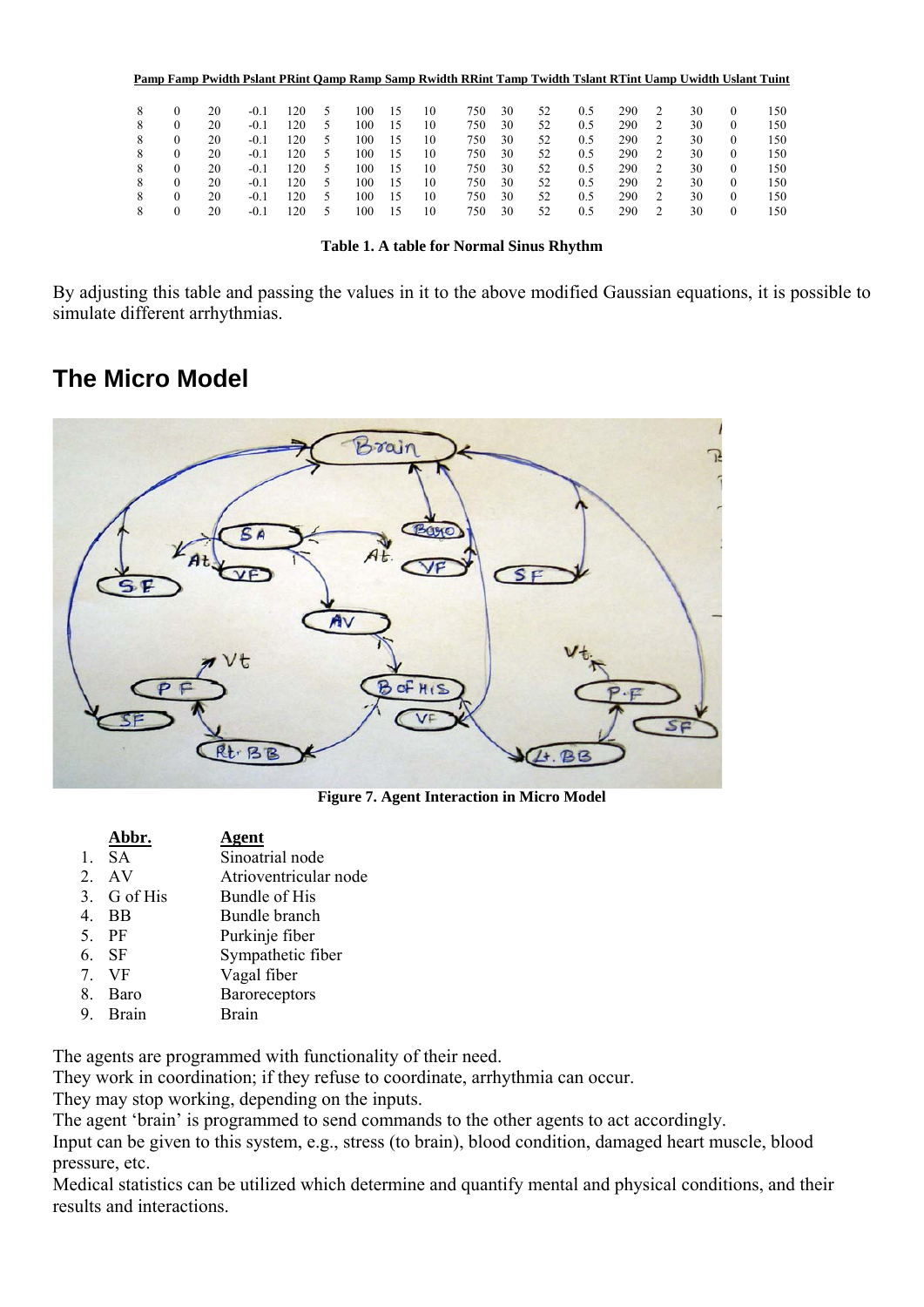An increasing number of discrete input conditions  $(t=0)$  will improve model accuracy, and broaden model generalization.

| SA node            | Junction of RA and superior vena cava    |
|--------------------|------------------------------------------|
| AV node            | septum (septum divides heart vertically) |
| Bundle of His      | both interior wall and septum            |
| Purkinje Fibers    | myocardium                               |
| Vagal fibers       | aorta, bundle of His, and branches       |
| Sympathetic fibers | within walls of the atria (4 ventricles) |

Rate is controlled by frequency at which the SA node generates impulses. Heart rate can be affected indirectly, such as diet, respiration, body temperature, blood chemistry, sleep, etc. Pressoreceptors or (baroreceptors) – arch of aorta and carotidal sinus (alters vagal tone).

## **Macro vs. Micro Models**

### *Macro models*

Macro models of the heart and its operation today yield state information. For instance, typical state information is presented graphically as an electrocardiogram (EKG/ECG) trace. The doctors have an idea what a specific malfunction (e.g., a bradycardia arrhythmia) looks like in general, and if the patient's EKG at some future point exhibits characteristics of it, the doctor will proscribe treatment that she has been taught is appropriate, given the patient's whole-health status.

Existing medical macromodels of the heart and heartbeat can describe a "normal" heartbeat, and can even describe state of an abnormal heart (e.g., ventricular fibrillation). However, they cannot predict future states, except in very vague (e.g., generalized) terms which are not patient-specific. Further, macro heart models do not yield transitory states (e.g., as a function of time). And perhaps tellingly, macro models do not yield predictive diagnostic results. Doctors rely on their own judgment, intuition, peer discussion, and experience to interpret patient history (e.g., the EKG a few minutes ago) in order to "predict" the future (patient illness).

### *Micro models*

In contrast to the macro model, a micro model of the heart can simulate arrhythmias which are patientspecific, and which are a continuous function in the time domain. As a quick example, a fibrillating heart is injected with a stimulant. What is the biological response in 10 seconds? In 30? Does the patient die at 45 seconds if the dosage exceeds a given threshold? What will be the EKG during the next five minutes, heartbeat by heartbeat?

However, the doctor does not currently have a micromodel available that can be run to simulate either the causes and respective effects leading from the healthy EKG (let's call it "State A", Figure 8) to the current bradycardia ("State B"), and has no simulation available to test her "best guess" treatment to solve the "State B" malfunction. In other words, she cannot test (or play out some "what-if" scenarios) for various courses of medication and treatment to determine the optimum (or at least more optimal) treatment.

**EKG #1** *(State 'A')* **EKG #2** *(State 'B')*

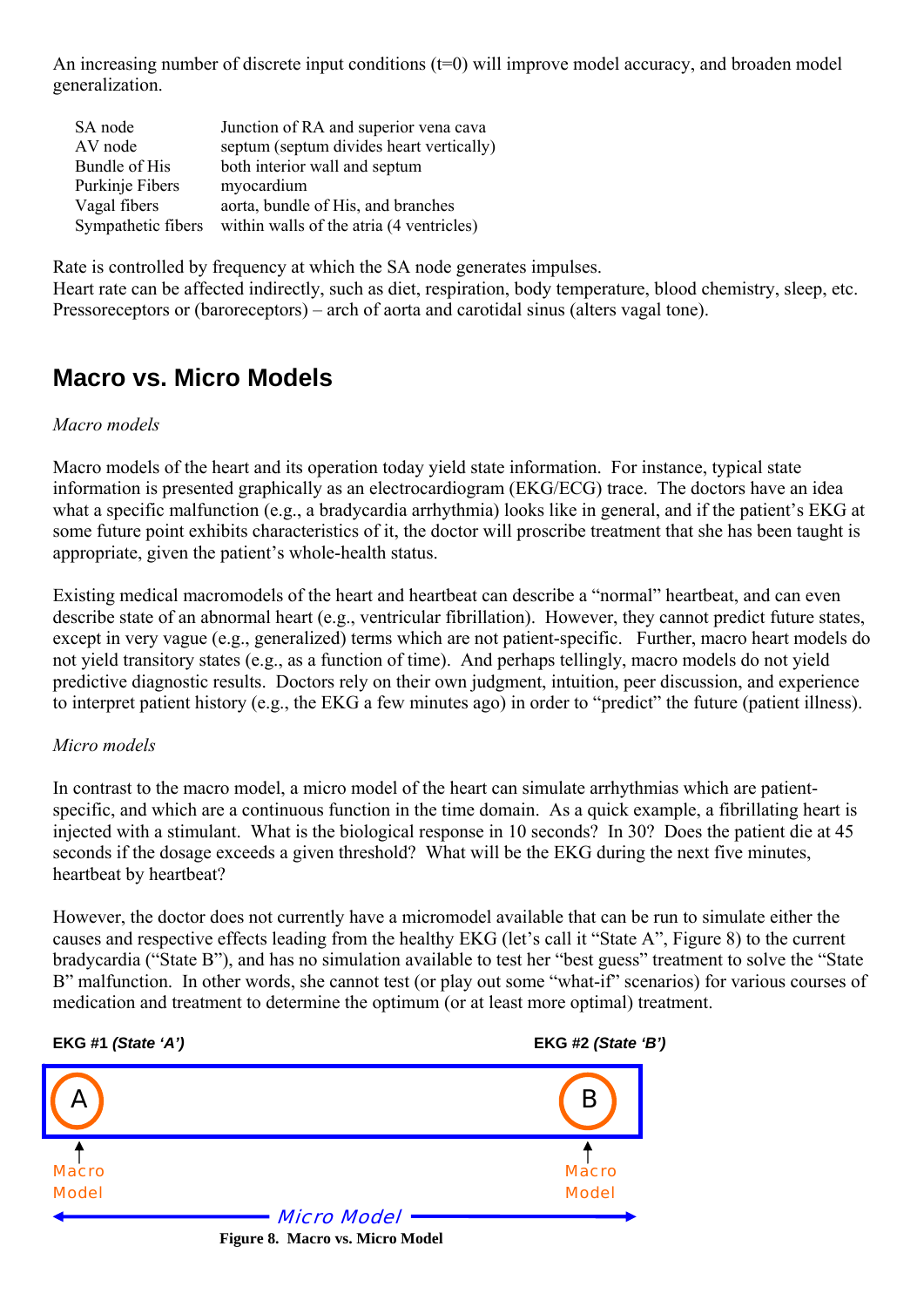The microsim model of the heart can describe not just state A and state B, but the intermediate states, and can be used to extrapolate (predict) future states. This is a great advantage of micro vs. macro, in context of modeling the heart (and its arrhythmias).

In typical words of doctors of today who do not have the micorsimulation available, "I'm going to proscribe these pills. Take one each day with a meal in the morning, don't smoke or drink alcohol, don't get in stressful situations, don't fly any spacecraft, and come see me in two weeks. If you have any sudden pains, go to the nearest hospital and call me immediately." Translated, the doctor does not know for sure what will happen. If you die, well she did her best, and will get paid anyway. From the patient's point of view, it would be nice if the doctor was sure about her treatment and prognosis. With a good microsim, there would be less guesswork and more certainty.

 Benefits of developing an operational microsim of the heart are not just medical treatment for patientspecific conditions, but optimize treatments (e.g., best possible, even in hindsight), uniform diagnosis and treatment (less art, more science), and less regional treatment variations relying on the 'skill' of doctor. Ideally, 100 doctors should all decide the same (optimum) course of treatment. Variations are indicative of sub-par treatment (unless all are equally effective/noneffective).

# **Alternative Methods Considered**

We considered four other methods to create the microsim we proposed.

## *Heart as a "black box"*

We spent much time researching the feasibility of modeling the heart as an independent organ (e.g., a "black") box"). The model would be down to the cellular level, and have many hundreds of thousands of external inputs, many of which would, themselves, be macromodeled, most likely in differential form. However, inputs would also exist in discreet form, such as patient history and patient state information (at the start of the sim run).

An advantage to this method is that a transitory model of other organs would not be necessary, as only input effects to the heart model (the black box) would be necessary. Organ and body interactions would be modeled with statistical data and/or macro equations, and could combine interactive effects before introduction into the domain of the black box (the heart micromodel). Though this would be very complicated to properly model, it would be closed (e.g., finite), and thus suitable to even today's pseudoparallel Von-Neuman computer architectures. Computational power is possible today, but the power necessary is approximately equivalent to present day model of Earth's magnetic fields, where a single full iteration requires six months on fastest supercomputers.

However, the main impediment is not computational, but clinical. Present day medical understanding is still rather limited, even at the basic cellular level of charge generation, refractory periods, etc. Even the function of the U-wave is not fully agreed upon by doctors. The world of high-resolution EKGs is just opening up for medical research. What this means is that many complex interactions are not yet suitably macro modeled.

## *Heart as part of whole-body system*

A second alternative is to model the entire body functionally, with heart as subject of study. The heart would not be an isolated "black box." It would be a cellular model with inputs from other organs and bodily interations. Potential accuracy increased, particularly extension of predictive windows. The whole-patient study would be a great benefit, especially to "unusual" cases.

However, some of the same limitations are present in this model as in the black box model. Most importantly, present-day medical understanding is limited, even in the other body organs -- especially the brain (which just happens to control the heart). The necessary level of computer power is increased: it is